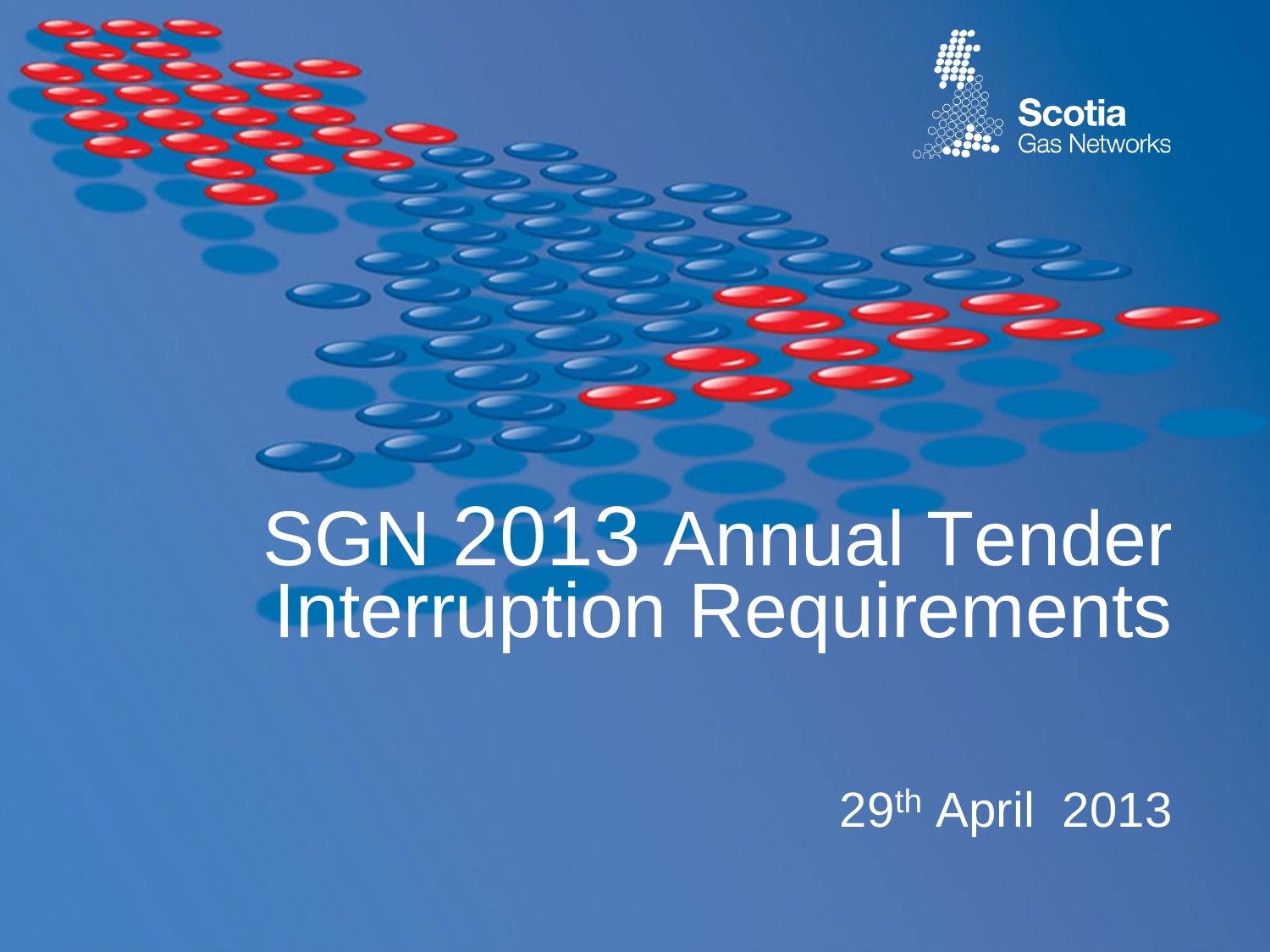#### 2013 Annual Interruption Process



- Scotia Gas Networks publish Interruption Requirements 29th April 2013
- Tender window opens Monday 3rd June 2013
- Tender window closes 5pm Friday 14th June 2013
- On or before 26<sup>th</sup> July 2013 SGN publish results of the Annual tender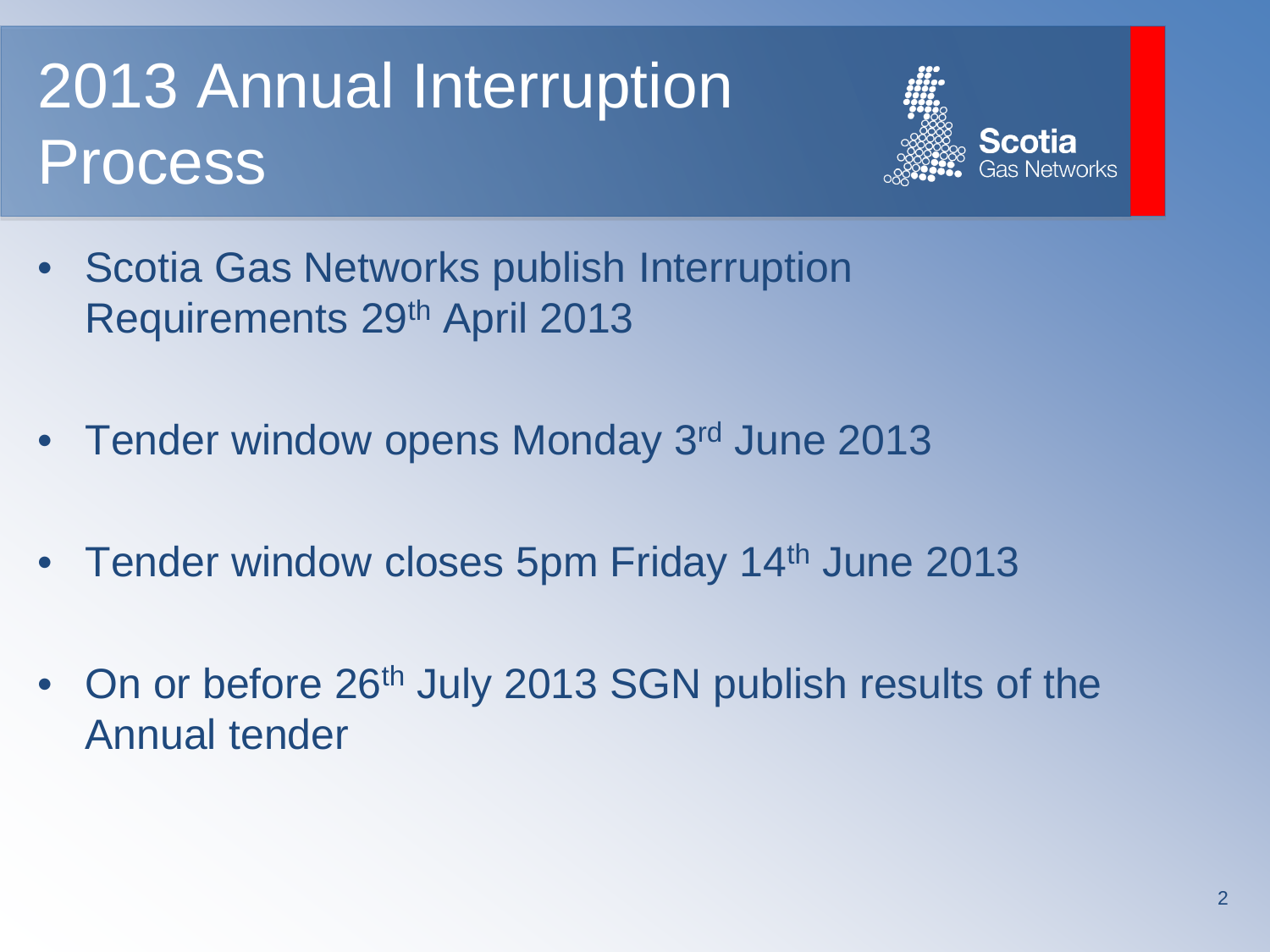#### Annual Interruption Requirements 2013



• Scotia Gas Networks have published it's Interruption Requirements, details are summarised below or on the SGN website under Connections;

www.sgn.co.uk

• or contact for assistance

Matt Smith tel 01293 818255 Scott Duncan tel 01293 818256

Email network.capacity@sgn.co.uk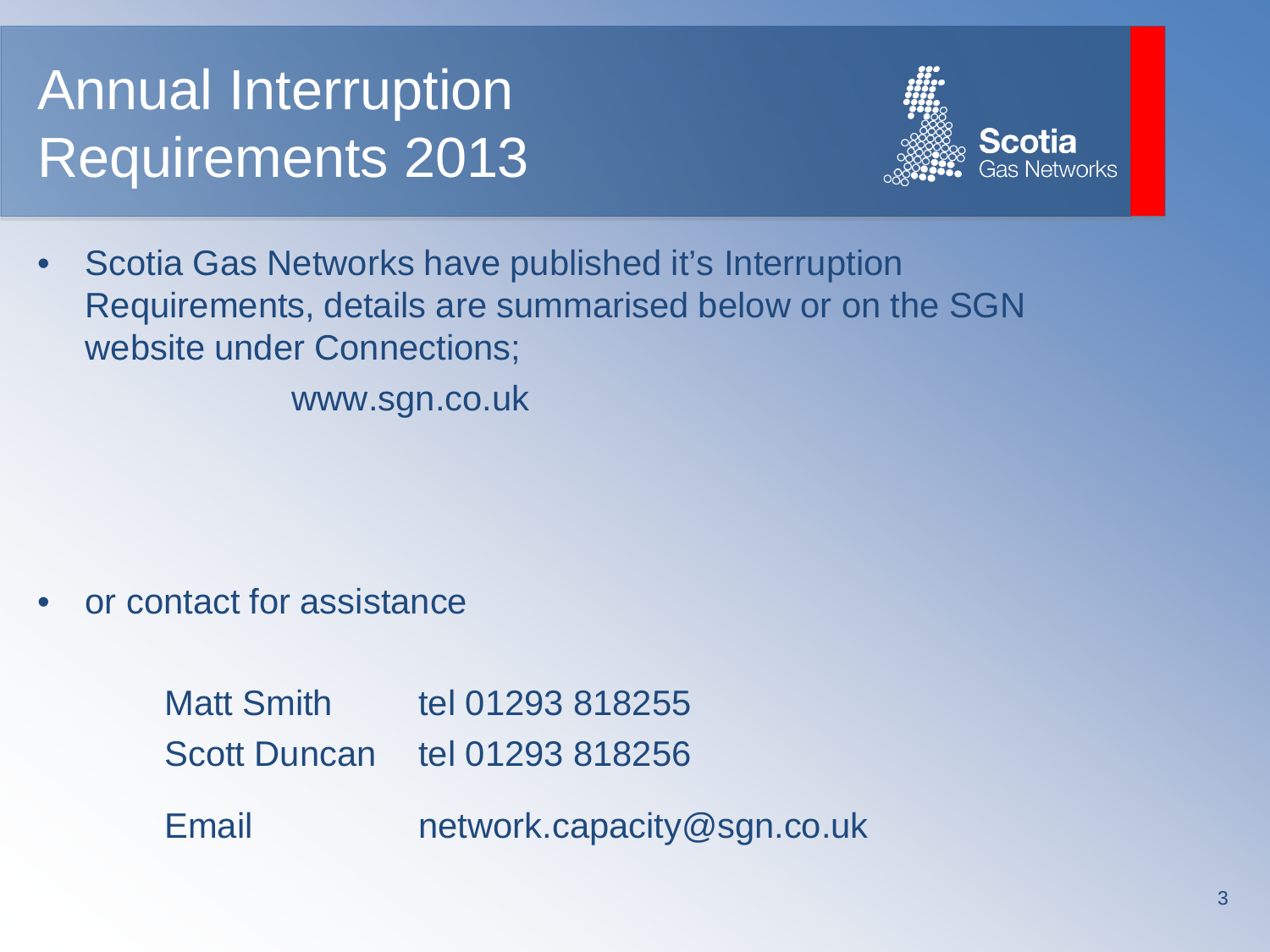# Scotland Zones -figures

• Interruption **Requirements** 

| Zone                                 | <b>Requirements</b>         | 2014/2015 | 2015/2016 | 2016/2017       | 2017/2018 |
|--------------------------------------|-----------------------------|-----------|-----------|-----------------|-----------|
|                                      | <b>SOQ Volume (GWh/Day)</b> | n/a       | 0.2       | 0.2             | 0.2       |
| Scotland Zone: I<br><b>Inverness</b> | Min No Int Days             | n/a       | 10        | 10 <sup>°</sup> | 10        |
|                                      | Max No Int Days             | n/a       | 45        | 45              | 45        |

| Zone                    | <b>Requirements</b>         | 2014/2015 | 2015/2016 | 2016/2017 | 2017/2018       |
|-------------------------|-----------------------------|-----------|-----------|-----------|-----------------|
| Scotland Zone;<br>Angus | <b>SOQ Volume (GWh/Day)</b> | n/a       | 0.5       | 0.5       | 0.5             |
|                         | Min No Int Days             | n/a       | 10        | 10        | 10 <sup>°</sup> |
|                         | Max No Int Days             | n/a       | 45        | 45        | 45              |

|                         | Zone            | <b>Requirements</b>         | 2014/2015 | 2015/2016 | 2016/2017 | 2017/2018 |
|-------------------------|-----------------|-----------------------------|-----------|-----------|-----------|-----------|
|                         |                 | <b>SOQ Volume (GWh/Day)</b> | n/a       | n/a       |           |           |
| Scotland Zone:<br>Moray | Min No Int Days | n/a                         | n/a       | 15        | 15        |           |
|                         |                 | <b>Max No Int Davs</b>      | n/a       | n/a       | 45        | 45        |

|  | Zone                            | <b>Requirements</b>         | 2014/2015 | 2015/2016 | 2016/2017 | 2017/2018       |
|--|---------------------------------|-----------------------------|-----------|-----------|-----------|-----------------|
|  |                                 | <b>SOQ Volume (GWh/Day)</b> | 0.5       | 0.5       | 0.5       | 0.5             |
|  | Scotland Zone;<br>East Kilbride | Min No Int Days             | 10        | 10        | 10        | 10 <sup>°</sup> |
|  |                                 | Max No Int Days             | 30        | 30        | 30        | 30              |

| Zone                                | Requirements                | 2014/2015 | 2015/2016 | 2016/2017 | 2017/2018 |
|-------------------------------------|-----------------------------|-----------|-----------|-----------|-----------|
| Scotland Zone: I<br><b>Straiton</b> | <b>SOQ Volume (GWh/Day)</b> | 0.27      | 0.27      | 0.27      | 0.27      |
|                                     | Min No Int Davs             |           |           |           |           |
|                                     | Max No Int Days             | 30        | 30        | 30        | 30        |



**Scotia**